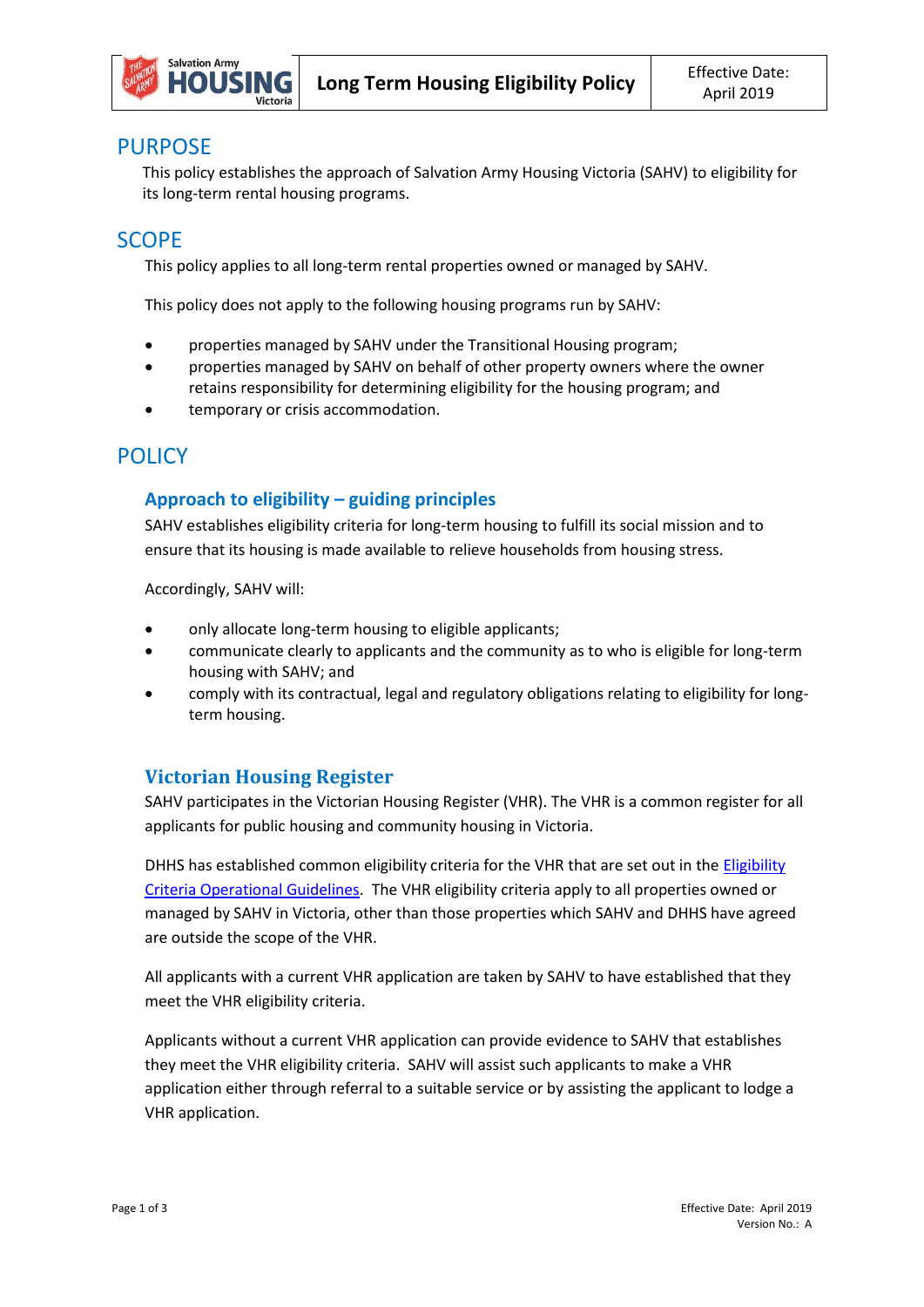#### **General requirements for eligibility for long-term housing**

To be eligible for long-term housing with SAHV which is under the VHR, an applicant must:

meet the VHR eligibility criteria;

ll G Victoria

**Salvation Army** 

 have no previous significant debt with SAHV, the Director of Housing or another registered housing agency that remains unpaid. The applicant can be accepted with minor rental debts or if the applicant agreed to repay the debt.

#### **Specific requirements for particular long-term housing programs**

SAHV has some particular long-term rental housing programs where additional eligibility criteria to the general eligibility criteria apply. The Allocations Schedule in the Allocations Policy provides more detail on these programs and their specific eligibility requirements.

#### **Eligibility for long-term housing programs outside the scope of the VHR**

Where SAHV owns or manages housing under programs that are outside the scope of the VHR, then:

- SAHV will comply with any other legal or contractual obligations that apply to eligibility housing in that program; and
	- SAHV may within the scope of such legal or contractual obligations:
		- o elect to apply the general eligibility criteria as a generally accepted benchmark to establish that the applicant needs affordable housing; or
		- o apply some other reasonable eligibility criteria that is consistent with SAHV's objects and purposes.

SAHV will communicate clearly with applicants and stakeholders as to the particular eligibility criteria that apply to that program.

# **Definitions**

In this policy:

| <b>Applicant</b>                                     | means a person who has applied for housing via the VHR or, where<br>permitted by policy, directly to SAHV                                                                                       |
|------------------------------------------------------|-------------------------------------------------------------------------------------------------------------------------------------------------------------------------------------------------|
| <b>Community housing</b>                             | Housing owned or managed by a community housing organisation                                                                                                                                    |
| <b>DHHS</b>                                          | The Victorian Department of Health and Human Services                                                                                                                                           |
| <b>General eligibility</b><br>criteria               | The eligibility criteria established by SAHV under the section of this policy<br>entitled "General requirements for eligibility for long-term housing"                                          |
| <b>Public housing</b><br><b>Transitional Housing</b> | Housing owned and managed by DHHS<br>means the Victorian Government program to provide housing on a short-<br>term basis to people at risk of homelessness seeking long term housing<br>options |